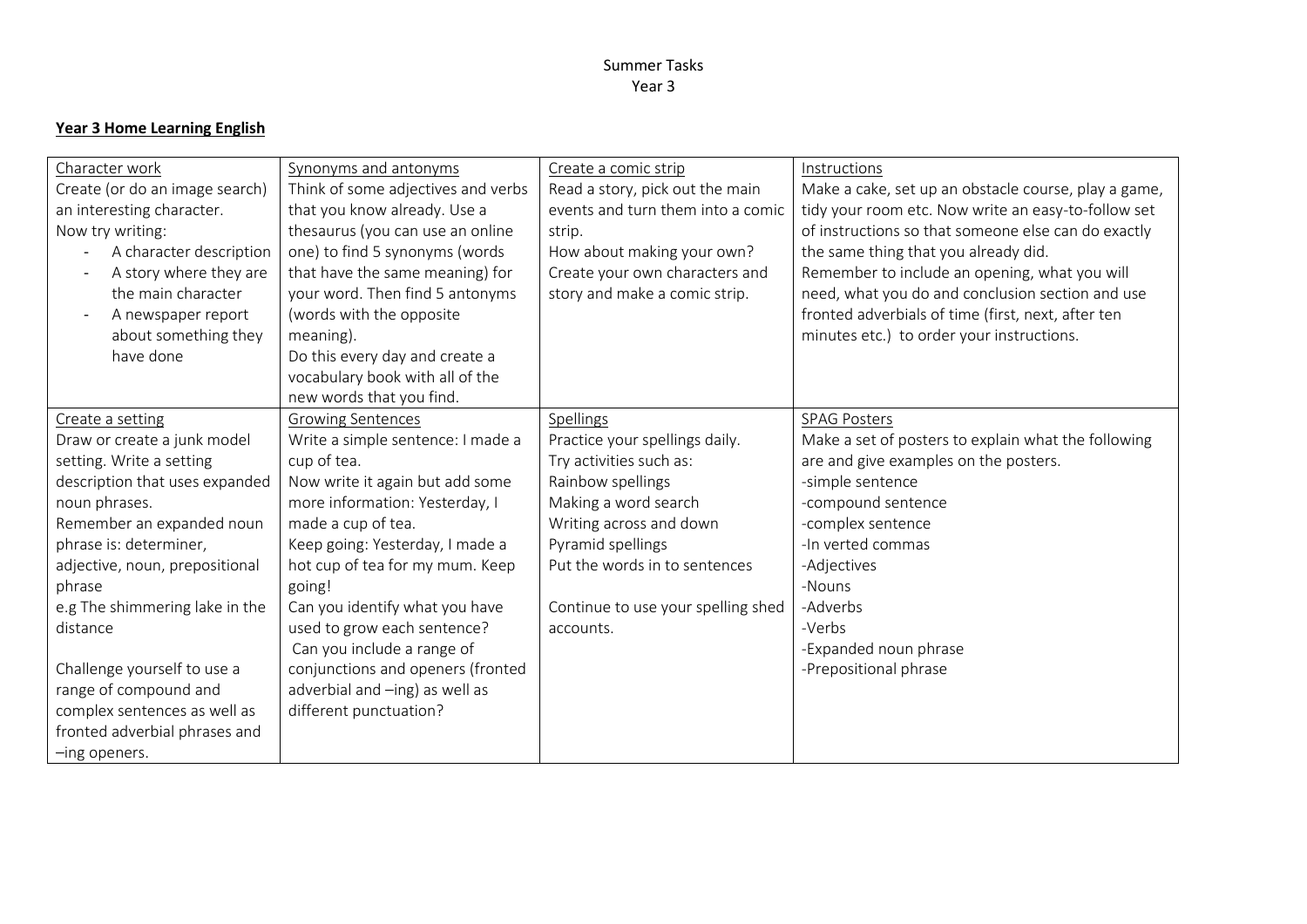| <b>Book Recommendation</b><br>Write a letter to a friend (or<br>your teacher) persuading them<br>to read a book that you have<br>really enjoyed.                                                                                                                                                                     | Interview a Character<br>Write a list of questions that you<br>would like to ask a character from<br>a book you have read. Think about<br>what their answers might be. Now<br>write the interview. | <b>Book Cover</b><br>Think about all the things that<br>have to be included on a book<br>cover and design and make a new<br>cover for a favourite book. What<br>will be on the front? How will you<br>make it eye-catching? As well as<br>the blurb, what else will you put<br>on the back cover? | Summarise It<br>Write a summary of something you have read. You<br>could set yourself a word limit to make it a more<br>challenging way to include all of the most important<br>details.                                                                                                                                                                                                                                                                            |
|----------------------------------------------------------------------------------------------------------------------------------------------------------------------------------------------------------------------------------------------------------------------------------------------------------------------|----------------------------------------------------------------------------------------------------------------------------------------------------------------------------------------------------|---------------------------------------------------------------------------------------------------------------------------------------------------------------------------------------------------------------------------------------------------------------------------------------------------|---------------------------------------------------------------------------------------------------------------------------------------------------------------------------------------------------------------------------------------------------------------------------------------------------------------------------------------------------------------------------------------------------------------------------------------------------------------------|
| Research an Author<br>Research an author of your<br>choice.<br>Where did they grow up?<br>When did they write their first<br>book?<br>How many books have the<br>written?<br>After researching them do you<br>have any questions you would<br>like to ask them? You could<br>write a letter to them and ask<br>them. | <b>Reciprocal Reading</b><br>Carry out a reciprocal reading<br>session with your family.<br>Remember the four parts:<br>Predict<br>Clarify<br>Question<br>Summarise                                | Read Ebooks<br>There are lots of free books to<br>read on the website below.<br>https://home.oxfordowl.co.uk/bo<br>oks/free-ebooks/<br>Ask your parents to sign up for<br>free and enjoy reading lots of new<br>books. It even works on tablets!                                                  | Reading Activities<br>Once you have finished reading, continue to choose<br>from the activities below:<br>Draw your favourite part of the story and<br>write a short summary.<br>Draw the main character and write a<br>description in your own words<br>Complete a book review<br>List 20 adjectives you can find in the<br>book<br>List 20 verbs you can find in the book<br>Write a letter to the author<br>Create a new book cover<br>Write an alternate ending |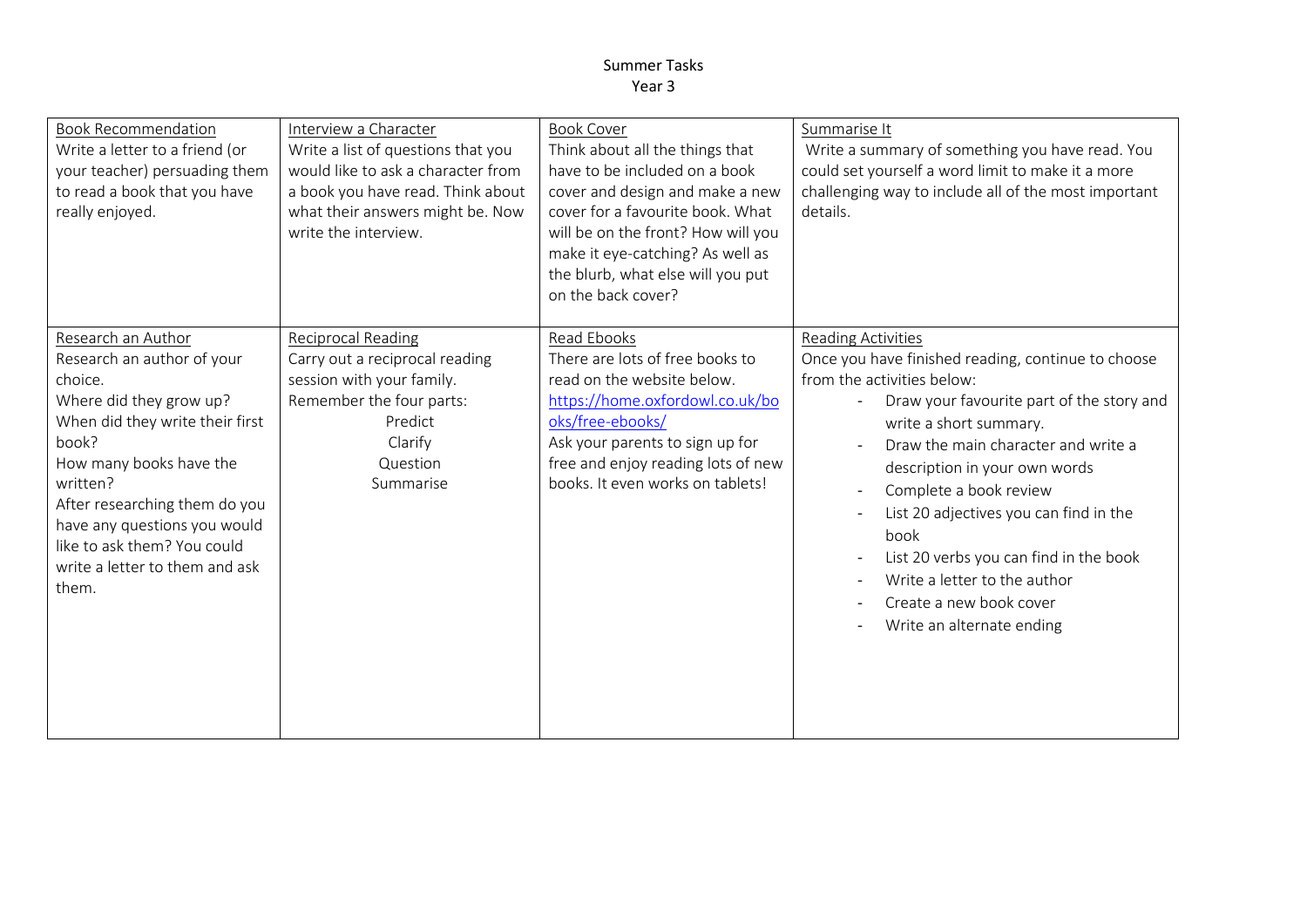# Year 3 Home Learning Maths

| Times Tables                          | Telling the Time                       | Time durations                          | Place value:                           |
|---------------------------------------|----------------------------------------|-----------------------------------------|----------------------------------------|
| Spend at least 15 minutes a day       | Continue to practice telling the time. | Keep a log of all you do for several    | Use a dice or an online random         |
| practising your times tables          |                                        | hours. Record the time when you         | number generator and roll 2            |
| https://ttrockstars.com/              | Quarter past, half past, quarter to    | start and finish each activity. Can you | digit/3digit numbers.                  |
|                                       | and o clock.                           | draw these times on a clock face?       | Can you partition numbers in           |
| https://www.topmarks.co.uk/maths-     |                                        | Can you work out, in hours or           | different ways:                        |
| games/hit-the-button                  | Tell the time in 5 minute intervals.   | minutes, how long you spent doing       | $143 = 100 + 40 + 3$                   |
|                                       |                                        | different tasks during the day?         | $= 100 + 43$                           |
|                                       | Tell how many minutes to the hour.     |                                         | $=140+3$                               |
|                                       |                                        |                                         | $= 130 + 10 + 3$                       |
|                                       |                                        |                                         | Can you find at least 5 different ways |
|                                       |                                        |                                         | to partition each number?              |
|                                       |                                        |                                         |                                        |
|                                       |                                        |                                         | Can you add 10 more or less to each    |
|                                       |                                        |                                         | number?                                |
|                                       |                                        |                                         |                                        |
|                                       |                                        |                                         | Can you add 100 more or less to each   |
|                                       |                                        |                                         | number?                                |
|                                       |                                        |                                         |                                        |
|                                       |                                        |                                         | Finally, order the numbers from        |
|                                       |                                        |                                         | largest to smallest or smallest to     |
|                                       |                                        |                                         | largest.                               |
|                                       |                                        |                                         |                                        |
|                                       |                                        |                                         | -Challenge yourself by using 4 digit   |
|                                       |                                        |                                         | numbers                                |
| Written addition and subtraction:     | Fractions                              | Measuring                               | 3D Shapes                              |
| Practice adding and subtracting 2, 3  | Tip out a packet of Smarties or other  | Using objects from around the house     | Go on a hunt for different solid       |
| and 4 digit numbers using the         | colourful sweets and sort them by      | can you estimate their length in m or   | shapes around your home and            |
| column addition method.               | colour. How many statements can        | cm <sup>2</sup>                         | garden. Can you draw them, name        |
| Check your answers with a calculator  | you make using fractions? What         |                                         | them, write down their properties      |
| or get an adult to check them. If you | fraction of your sweets is yellow? Or  | Next measure the objects using a        | and sort them into groups?             |
| have made a mistake, make sure you    | red?                                   | ruler. What are their actual lengths?   |                                        |
| correct it.                           | Can you add and subtract the           | How accurate were your                  |                                        |
|                                       | fractions? E.g What fraction are blue  | estimations?                            |                                        |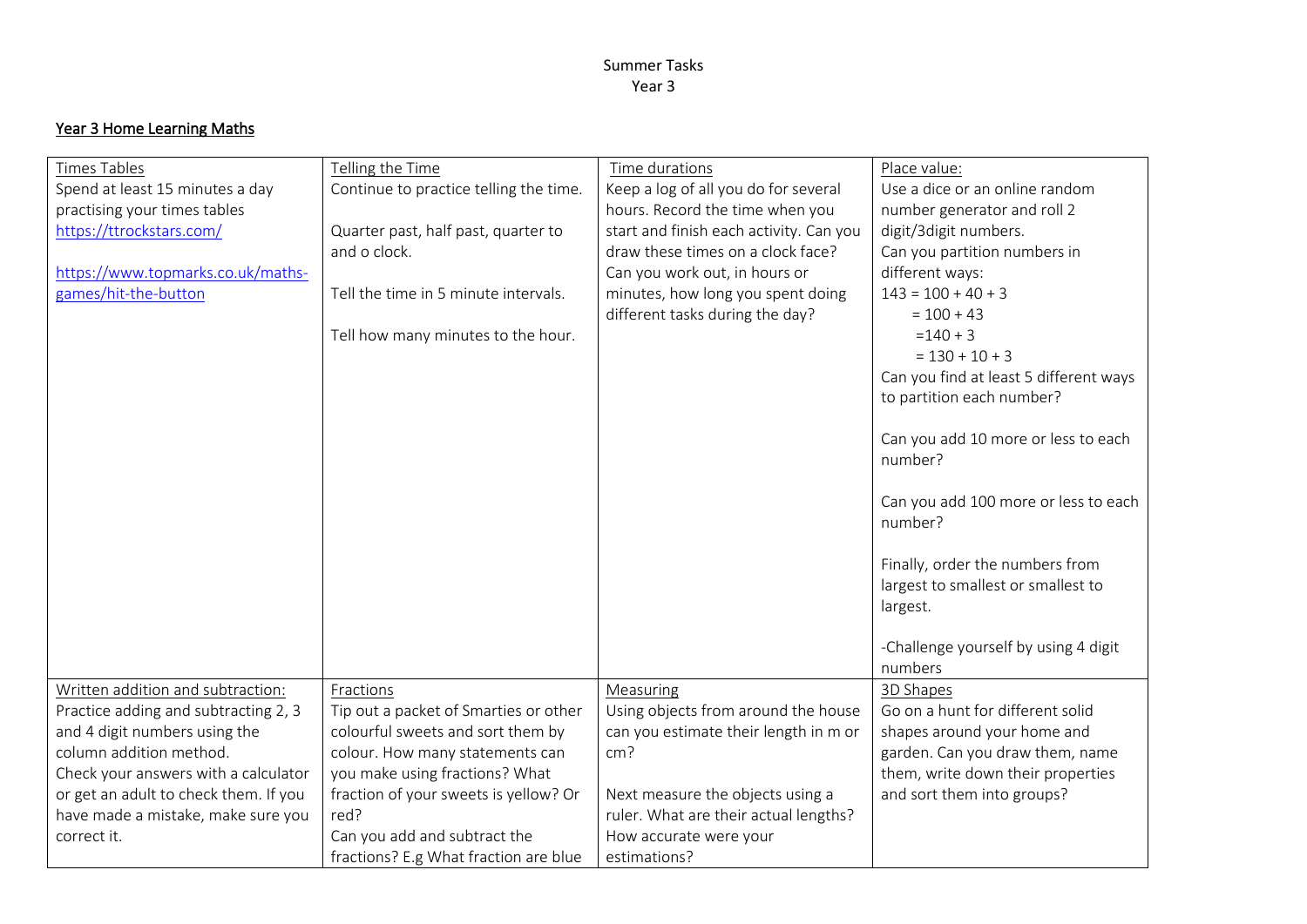| Counting<br>Start from zero. Count forwards in<br>multiples of 4, 8, 50 and 100.<br>Can you spot any patterns?                                                                                                                                                                | and green?<br>What fraction of smarties is left if I<br>eat all of the red smarties?<br>Select a number<br>it can be as big or as small as you<br>want. Now explore what you can do<br>with that number? Can you double<br>it? Halve it? Add or subtract 1 or 10<br>or 100 or more to it? Multiply it by<br>10 or 100? Draw it? Show it in<br>different ways? | Can you order the lengths from<br>biggest to smallest or smallest to<br>biggest?<br>Can you take two of the lengths and<br>compare them using < and >?<br>Days<br>Find out and learn how many days<br>there are in each month and each<br>year, including leap years.                                                   | Mental addition and subtraction:<br>Use a dice or an online random<br>number generator to create a 3 digit<br>number.<br>Carry out the following activities:<br>Think of a one digit<br>number and add or<br>subtract it from your<br>number<br>Think of a multiple of 10<br>e.g. 10, 20, 30 etc. and<br>add or subtract it from<br>your number.<br>Think of a multiple of 100 e.g. 100,<br>200, 300 etc. and add or subtract it<br>from your number. |
|-------------------------------------------------------------------------------------------------------------------------------------------------------------------------------------------------------------------------------------------------------------------------------|---------------------------------------------------------------------------------------------------------------------------------------------------------------------------------------------------------------------------------------------------------------------------------------------------------------------------------------------------------------|-------------------------------------------------------------------------------------------------------------------------------------------------------------------------------------------------------------------------------------------------------------------------------------------------------------------------|-------------------------------------------------------------------------------------------------------------------------------------------------------------------------------------------------------------------------------------------------------------------------------------------------------------------------------------------------------------------------------------------------------------------------------------------------------|
| Make a Board Game<br>Get mathematically creative and<br>make your own board game. How<br>many different aspects of maths can<br>you include in it? Think about games<br>you know to make yours even better<br>- then challenge someone in your<br>family to play it with you. | Money<br>How many different ways can you<br>make the following amounts?<br>50p<br>£1<br>£2<br>£5<br>£10                                                                                                                                                                                                                                                       | Adding money and finding change<br>Create your own shop with items<br>from around the house. Give each<br>item a price. Ask a family member to<br>buy a few things form your shop.<br>Can you work out the total cost?<br>Can you add up the coins they pay<br>with?<br>Can you work out the change they<br>would need? | Division<br>Using the times tables facts you<br>know, can you derive the related<br>division facts.<br>e.g: $3 \times 4 = 12$<br>$12 \quad 3 = 4$<br>$12 \quad 4 = 3$                                                                                                                                                                                                                                                                                 |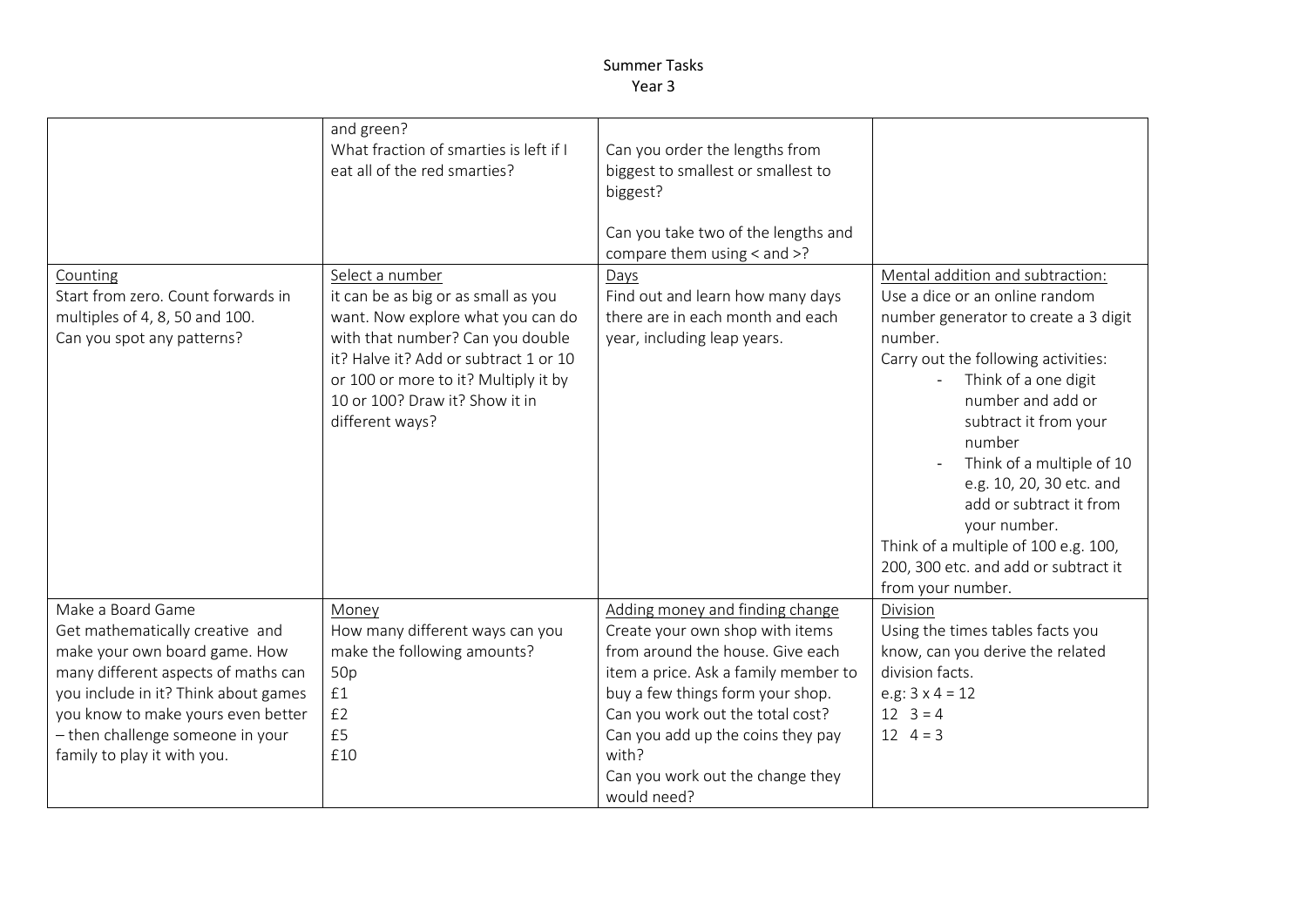# Year 3 Home Learning Topic

| Atlas work<br>Use an atlas, globe or google maps to<br>locate Antarctica. | Fact file<br>Use the internet to search 'Antarctica<br>facts for kids'. Using the websites, create | <b>Physical Features</b><br>Create a table and compare the physical<br>features in the Antarctic to the physical | Diary Entry<br>Imagine you are stranded somewhere in<br>Antartica for 24 hours. Write a diary |
|---------------------------------------------------------------------------|----------------------------------------------------------------------------------------------------|------------------------------------------------------------------------------------------------------------------|-----------------------------------------------------------------------------------------------|
| Can you also identify:                                                    | a fact file with key facts about Antarctica.                                                       | features that can be found in Loftus.                                                                            | entry about your experience.                                                                  |
| The other continents of the world                                         |                                                                                                    | What are the similarities?                                                                                       | Think about the weather, what you can                                                         |
| The equator                                                               |                                                                                                    | What are the differences?                                                                                        | see, how you feel, what you have with                                                         |
| The UK                                                                    |                                                                                                    | Can you think of reasons why each place                                                                          | you to survive and the animals you                                                            |
|                                                                           |                                                                                                    | has the physical features it does?                                                                               | encounter.                                                                                    |
| <b>Colour Mixing</b>                                                      | Monet                                                                                              | Frozen Landscape Art                                                                                             | Antarctic Animals                                                                             |
| Investigate what happens when you                                         | Have a look at Monet's landscape                                                                   | Taking inspiration from Monet, create                                                                            | Research Antarctic animals. Draw and                                                          |
| mix colours together.                                                     | paintings and answer the following                                                                 | your own 'Frozen' painting. Think about:                                                                         | name them and then add key facts.                                                             |
| Create colour number sentences:                                           | questions:                                                                                         | The style of Monet's                                                                                             |                                                                                               |
| $Red + blue = purple$                                                     | What can you see?                                                                                  | paintings                                                                                                        |                                                                                               |
|                                                                           | How do these paintings make you feel?                                                              | Suitable colours - can you                                                                                       |                                                                                               |
| If you do not have paint available at                                     | How do you think Monet created these                                                               | mix colours?                                                                                                     |                                                                                               |
| home, please use the internet to find out                                 | paintings?                                                                                         |                                                                                                                  |                                                                                               |
| about colour mixing.                                                      | What do you like? Give reasons                                                                     | If you do not have paints available, please                                                                      |                                                                                               |
|                                                                           | What do you dislike? Give reasons.                                                                 | create a frozen landscape drawing and                                                                            |                                                                                               |
|                                                                           |                                                                                                    | colour it in with pencils.                                                                                       |                                                                                               |
| Non Chronological Report<br>Write a non-chronological report about        | Quiz<br>Create a multi choice quiz about                                                           | Food Groups<br>Use the internet to find out which foods                                                          | Food Diary<br>Keep a food diary for 5 days.                                                   |
| an Antarctic animal of your choice.                                       | everything you have found out about the                                                            | belong in each of the following food                                                                             | Can you identify which food groups you                                                        |
| Include the following sections:                                           | Antarctic and the animals that live there.                                                         | groups. Create a poster to demonstrate                                                                           | ate from each day?                                                                            |
| Introduction                                                              |                                                                                                    | what you find out.                                                                                               |                                                                                               |
| Appearance                                                                |                                                                                                    | Carbohydrates                                                                                                    |                                                                                               |
| Diet                                                                      |                                                                                                    | Protein                                                                                                          |                                                                                               |
| Habitat                                                                   |                                                                                                    | Vitamins and minerals                                                                                            |                                                                                               |
| <b>Interesting Facts</b>                                                  |                                                                                                    | Fats                                                                                                             |                                                                                               |
|                                                                           |                                                                                                    | Fibre                                                                                                            |                                                                                               |
|                                                                           |                                                                                                    |                                                                                                                  |                                                                                               |
| Types of Skeleton                                                         | Poster                                                                                             | Skeletons                                                                                                        | Solids, Liquids and Gasses                                                                    |
| Research vertebrates, invertebrates.                                      | Create a poster to show what animals                                                               | Search 'human skeleton for kids' Draw a                                                                          | Research what a solid, liquid and gas is.                                                     |